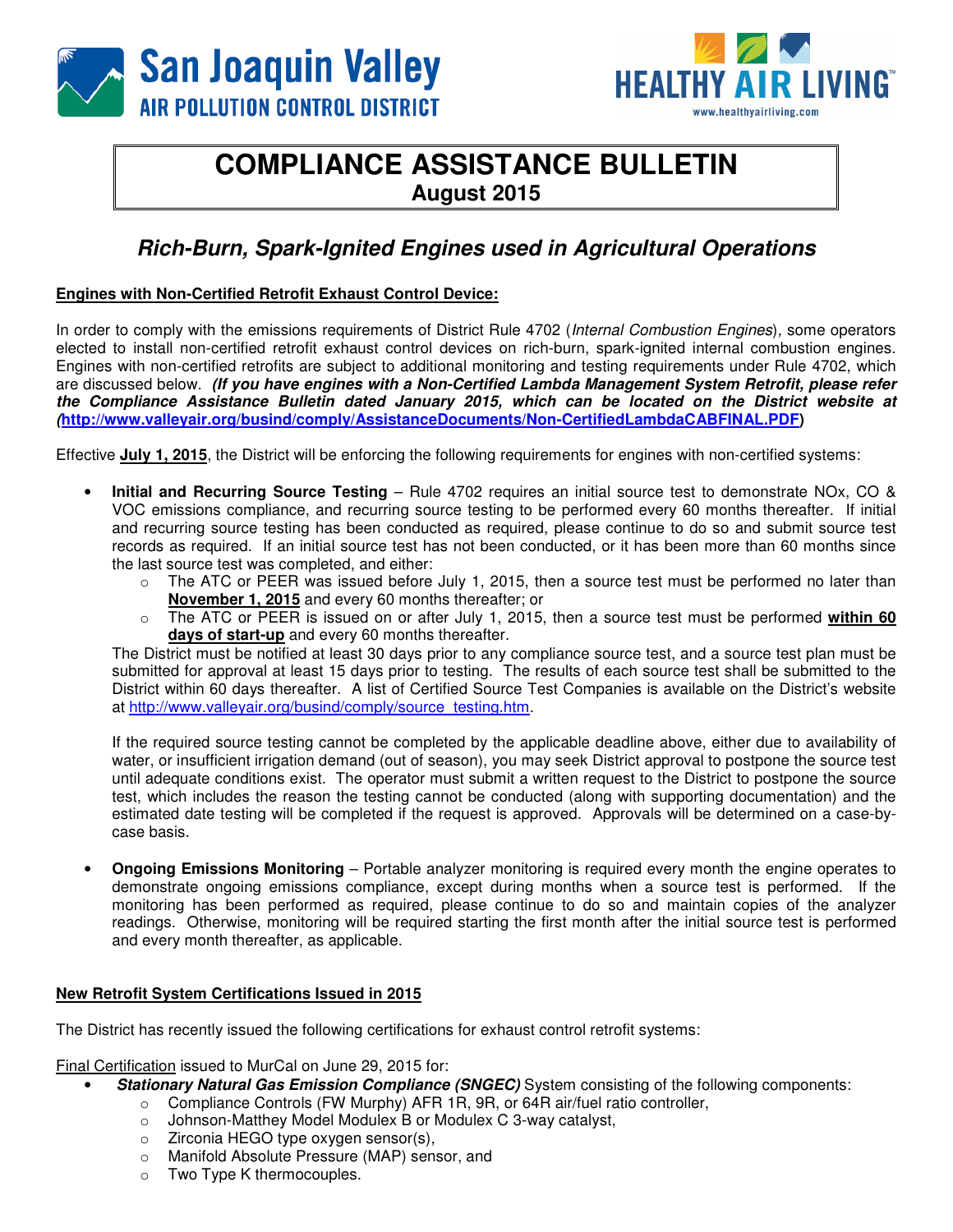Interim Certification issued to Coastal Ignition and Controls, Inc. on June 30, 2015 for:

- Altronic Inc. EPC-50 AFRC System consisting of the following components:
	- o Altronic Model EPC-50 air/fuel ratio controller,
	- o EmeraChem EC-xxxx-xx-S-C three-way catalyst system, (The "x" will be replaced by the specific values for the rating of the catalyst required for each engine)
	- o Zirconia type Exhaust Gas Oxygen sensor, and
	- o Two Type K thermocouples.

Control systems with Final Certification have performed all the required initial testing and durability monitoring to demonstrate ongoing compliance with the emissions limits in Rule 4702. Control systems with Interim Certification have performed initial testing that demonstrated compliance with the emission limits in Rule 4702; however, have not completed the required durability monitoring to date. Both types of certifications require an initial portable analyzer test be completed for each installation. Operators of systems with Interim Certification will be required to perform additional portable analyzer tests annually until the system receives Final Certification. If Final Certification is not attained within three years from the date Interim Certification was issued, then the system will no longer be certified and operators will be required to fully comply with the source testing and ongoing emissions monitoring requirements for non-certified systems.

### **Certification Verification Option for Qualifying Retrofit Systems:**

If you are already operating one of the two retrofit systems listed above with a valid, District-issued ATC, permit, or registration that was issued prior to the system becoming certified, you may qualify to have the above testing and monitoring requirements removed from your permit or registration by demonstrating that your system meets the requirements of the certification. In order to qualify for this option, an authorized installer must complete an on-site inspection of each system installation and conduct a portable analyzer test to verify the following:

- The retrofit system includes all required components;
- The retrofit system is properly installed and operating correctly;
- The system has been properly calibrated to the engine; and
- Portable analyzer readings for NOx and CO show compliance at the time of the inspection.

Verification by the authorized installer and the portable analyzer test should be submitted to the District Permit Services Department using the attached form. A list of authorized installers can be found on the District website at: http://www.valleyair.org/busind/comply/certified-equipment.htm. If your installation satisfies all of the criteria for a certified retrofit system, your permit or registration will be revised and an updated copy will be sent to you. Title V permit holders will also need to submit an application to modify their Title V permit along with the verification form. Verification and test results must be submitted to the District by **November 1, 2015** or the engine will need to comply with the requirements for a non-certified retrofit system listed above. Once the system has been verified, any future maintenance and repair of the system must be conducted by an authorized installer in order to maintain the certification status.

#### **Replacement Option for Non-Certified Retrofit Systems (excluding Non-Certified Lambda Management Systems):**

If your current retrofit system does not include an air-fuel ratio controller and/or catalyst that matches one of the certified systems mentioned above, but you would like to have one or more components replaced so that your engine will have a certified retrofit system, you must first submit an application for a new ATC or PEER. Engines subject to PEERs may begin modifications, but must submit a complete application before the modified engine can be operated. Engines subject to permits may not begin modifications until an ATC has been issued. In order to meet the certification requirements, new components of the certified system must be installed by an authorized installer, and portable analyzer readings taken at that time.

Applications to modify a permit or PEER to install a certified retrofit system must be submitted to the District Permits Department by **November 1, 2015**, to avoid having to complete a source test. Once an ATC is issued by the district, or the PEER Application has been submitted, an authorized installer must complete the installation of the retrofit system and perform a portable analyzer test **within 90 days**.

Should you have questions or need clarification regarding the information contained within this bulletin, please visit our website at http://www.valleyair.org/busind/comply/certified-equipment.htm or contact Jennifer Ledergerber by telephone at (661) 392-5533 or by email at jennifer.ledergerber@valleyair.org.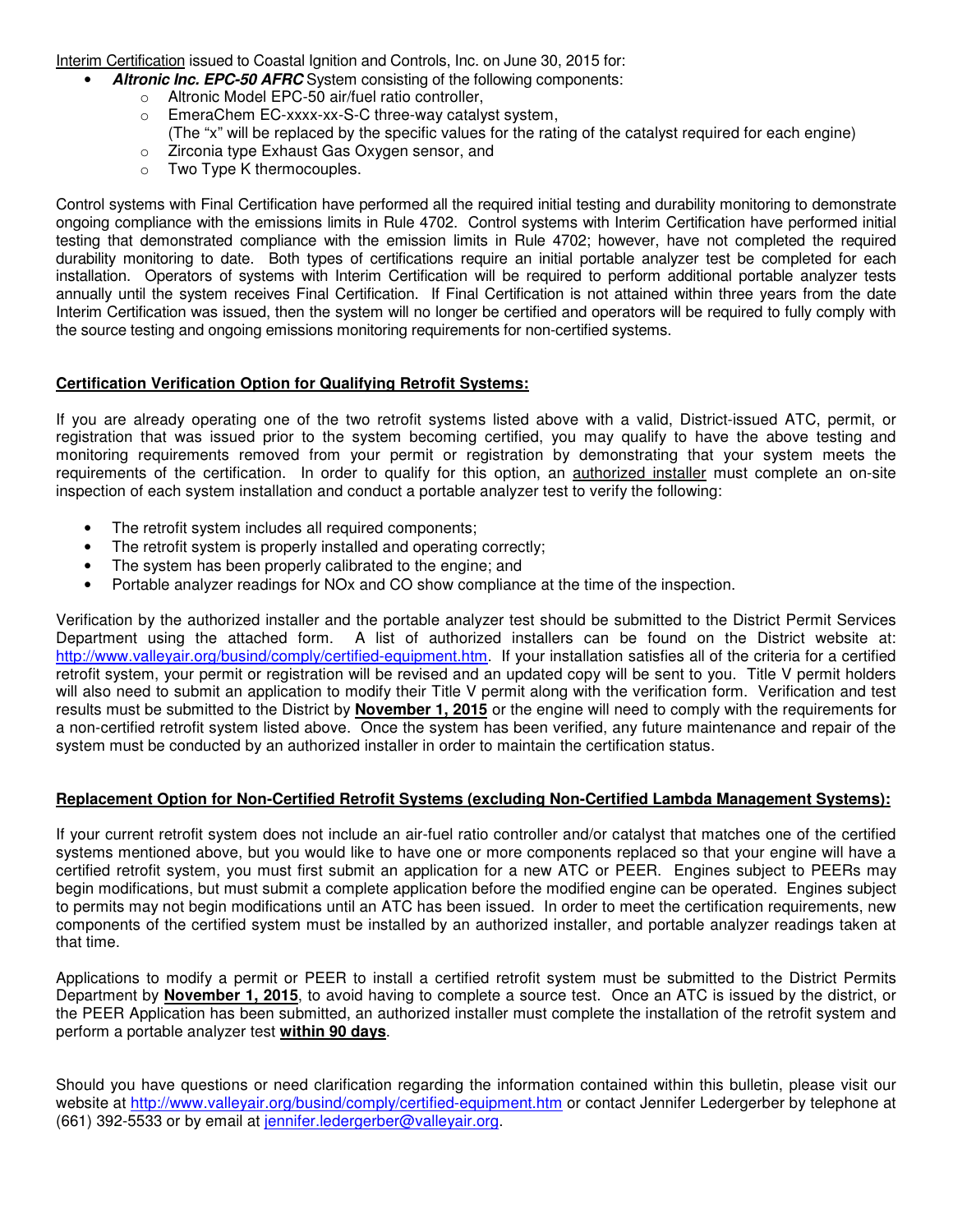

# **Certified Retrofit Verification Form**



**This form may be used to verify existing installations of retrofit systems installed prior to July 2015 that include an air/fuel ratio controller and 3–way catalyst matching one of the certified systems listed below. Oxygen senors, MAP sensors, and thermocouples may be added or replaced as needed to complete the certified system. All other modifications will require an ATC or PEER Application.** 

| $\circ$<br>$\circ$<br>Zirconia HEGO type oxygen sensor(s);<br>$\circ$<br>$\circ$<br>Two Type K thermocouples.<br>$\circ$ | Compliance Controls (FW Murphy) AFR 1R, 9R, or 64R air/fuel ratio controller;<br>Johnson-Matthey Model Modulex B or Modulex C 3-way catalyst;<br>Manifold Absolute Pressure (MAP) sensor; and | <b>Final Certified Stationary Natural Gas Emission Compliance (SNGEC)</b> System:                            | <b>Interim Certified Altronic Inc. EPC-50 AFRC</b> System:<br>Altronic Model EPC-50 air/fuel ratio controller;<br>$\circ$<br>EmeraChem EC-xxxx-xx-S-C 3-way catalyst system;<br>$\circ$<br>(The "x" will be replaced by the specific values for the rating of the<br>catalyst required for each engine)<br>Zirconia type Exhaust Gas Oxygen sensor; and<br>$\circ$<br>Two Type K thermocouples.<br>$\circ$ |                      |  |  |
|--------------------------------------------------------------------------------------------------------------------------|-----------------------------------------------------------------------------------------------------------------------------------------------------------------------------------------------|--------------------------------------------------------------------------------------------------------------|------------------------------------------------------------------------------------------------------------------------------------------------------------------------------------------------------------------------------------------------------------------------------------------------------------------------------------------------------------------------------------------------------------|----------------------|--|--|
| Date of Verification:                                                                                                    |                                                                                                                                                                                               | Authorized Installer Company:                                                                                |                                                                                                                                                                                                                                                                                                                                                                                                            |                      |  |  |
| <b>Facility Name:</b>                                                                                                    |                                                                                                                                                                                               |                                                                                                              | Authorized Installer Phone No:                                                                                                                                                                                                                                                                                                                                                                             |                      |  |  |
|                                                                                                                          |                                                                                                                                                                                               | List the Permit/ATC/PEER and check the appropriate box for each engine verified by the authorized installer: |                                                                                                                                                                                                                                                                                                                                                                                                            |                      |  |  |
| Permit/ATC/PEER No.                                                                                                      | Engine Serial No.                                                                                                                                                                             |                                                                                                              |                                                                                                                                                                                                                                                                                                                                                                                                            |                      |  |  |
|                                                                                                                          |                                                                                                                                                                                               | Final Certified SNGEC System                                                                                 | Interim Certified Altronic AFRC System                                                                                                                                                                                                                                                                                                                                                                     | $\Box$ Not Certified |  |  |
|                                                                                                                          |                                                                                                                                                                                               | Final Certified SNGEC System                                                                                 | □ Interim Certified Altronic AFRC System                                                                                                                                                                                                                                                                                                                                                                   | $\Box$ Not Certified |  |  |
|                                                                                                                          |                                                                                                                                                                                               | Final Certified SNGEC System                                                                                 | □ Interim Certified Altronic AFRC System                                                                                                                                                                                                                                                                                                                                                                   | $\Box$ Not Certified |  |  |
|                                                                                                                          |                                                                                                                                                                                               | $\Box$ Final Certified SNGEC System                                                                          | Interim Certified Altronic AFRC System                                                                                                                                                                                                                                                                                                                                                                     | $\Box$ Not Certified |  |  |
|                                                                                                                          |                                                                                                                                                                                               | <b>Final Certified SNGEC System</b>                                                                          | Interim Certified Altronic AFRC System                                                                                                                                                                                                                                                                                                                                                                     | $\Box$ Not Certified |  |  |

*For Certified/Verified Retrofit Systems:* Attach and submit to the District records of initial portable analyzer testing for each engine and analyzer calibration records and results. Emission readings taken shall be averaged over a 15 consecutive-minute period by either taking a cumulative 15 consecutive-minute sample reading or by taking at least five (5) readings, evenly spaced out over the 15 consecutive-minute period. The emission readings shall be corrected to 15% O2. Use the Engine Documentation Form on the next page and attach one for each verified engine listed above.

| I verify that the installed retrofit system (Final Certified SNGEC System or Interim Certified Altronic AFRC System) is suitable for<br>use on the engine(s) listed above, and meets all criteria set forth in the certification. |                                |      |  |  |  |  |  |  |
|-----------------------------------------------------------------------------------------------------------------------------------------------------------------------------------------------------------------------------------|--------------------------------|------|--|--|--|--|--|--|
| Authorized Installer (Print Name)                                                                                                                                                                                                 | Authorized Installer Signature | Date |  |  |  |  |  |  |